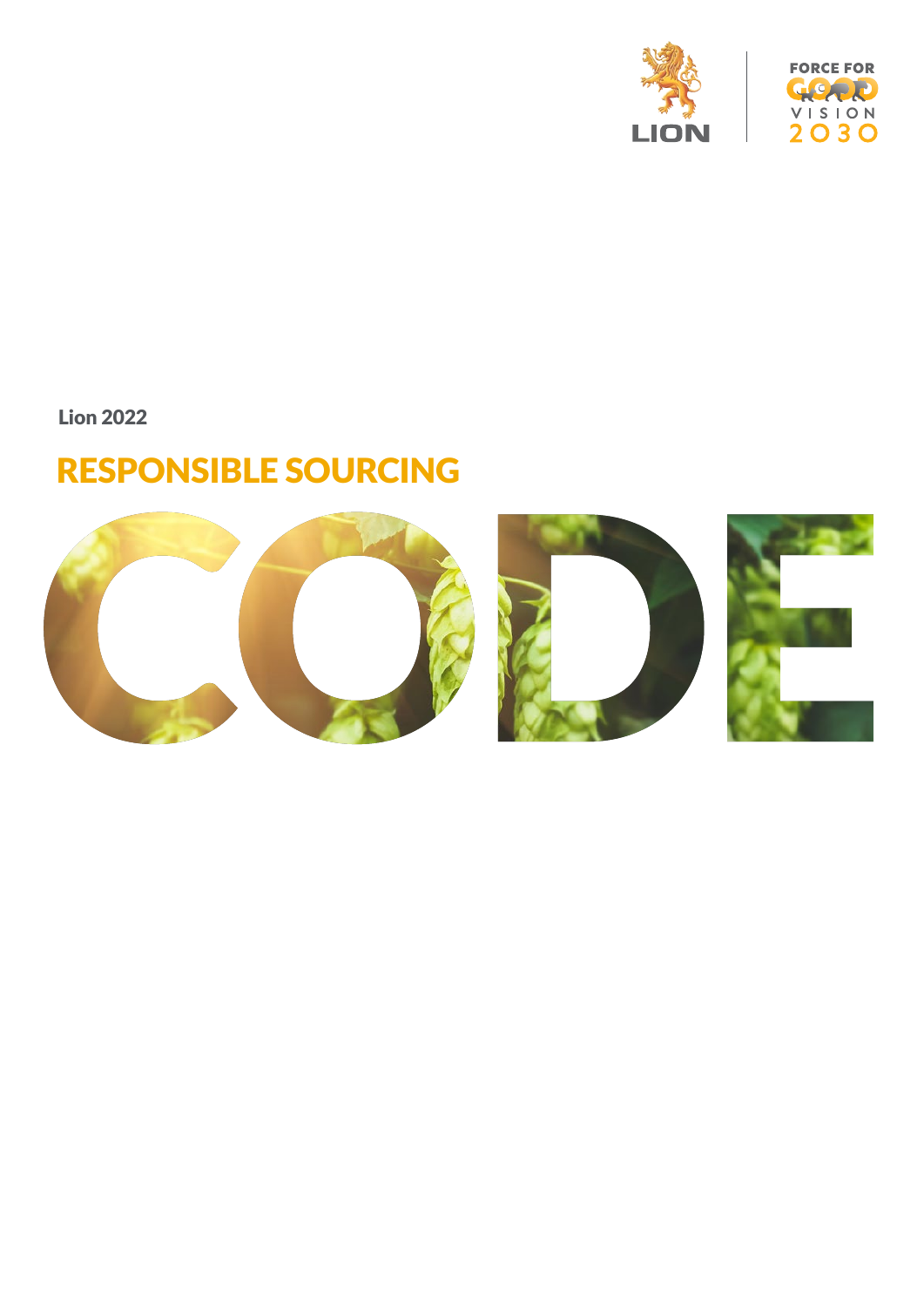# CONTENTS

|          | <b>1</b> Introduction to the code |   |
|----------|-----------------------------------|---|
| $\bf{2}$ | <b>Purpose of the code</b>        |   |
| 3        | <b>Scope</b>                      | 3 |
|          | <b>Requirements</b>               |   |
| 5        | <b>Implementation of code</b>     |   |
|          | <b>Grievance mechanism</b>        |   |
|          | <b>Glossary</b>                   |   |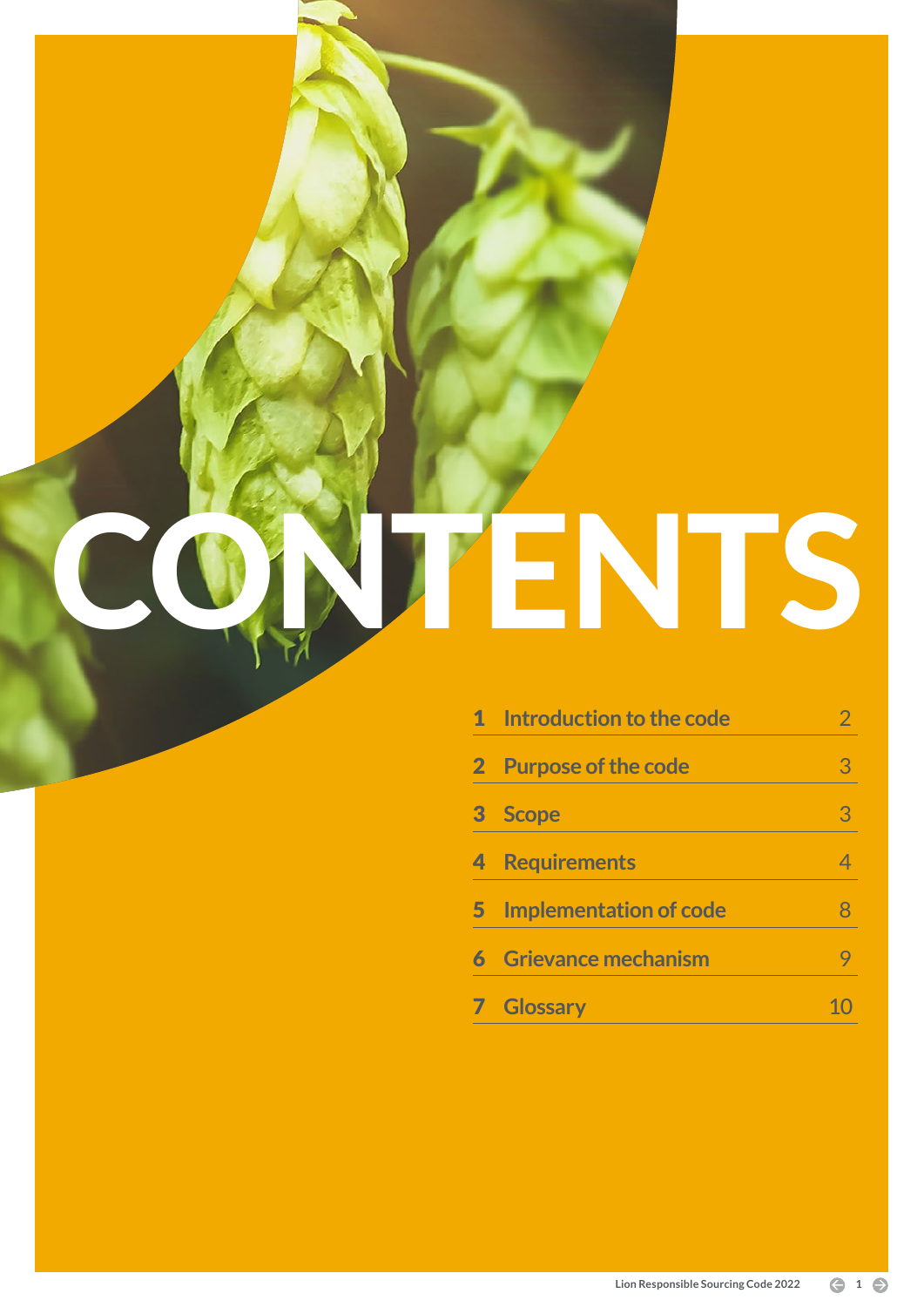### INTRODUCTION TO THE CODE 1

**Championing sociability and living well. It's the core purpose that drives us to ensure that everything we do creates positive change and builds a pathway to tackle some of the biggest social and environmental challenges ahead.**

'Living well' is more than just 'the good life'. It's about building a plan that looks after the wellbeing and future of our communities, protects our environment for generations to come, and strengthens and safeguards how we operate so that our brands can continue to bring joy to every adult social occasion.

So, what does Lion want to stand for? We want to be known as a force for good for society and the environment. We want to be known as a business that does the *right thing for the long term*, thinks beyond, promotes fairness for all, and gives back to the community.

For us, being a *force for good* means:

- Demonstrating brave and enduring **Environmental** leadership
- Creating long-term positive **Social** impact
- Strengthening and safeguarding our **Governance**

In our recent materiality assessment, **sustainable procurement** and **human rights** was selected as one of the key material topics likely to affect our business now and in the future. Lion is committed to sustainable, ethical, and transparent business practices across its operations and supply chain.

We rely on thousands of suppliers to support our manufacturing and business operations. We recognise that the actions of our suppliers, and our interactions with them, support Lion in its efforts to drive positive social, environmental, and economic outcomes in the communities we live and work.

Our **P[rocurement Policy](https://lionco.com/app/uploads/2021/01/Lion-Procurement-Policy_FINAL-2020.pdf)** and Responsible Sourcing Code ("the Code") guide our purchasing decisions. These documents capture Lion's commitment to responsible sourcing through three core principles:

1.Promoting human rights and ethical sourcing

- 2.Promoting sustainable sourcing
- 3.Building strong commercial outcomes and productive partnerships

Our Procurement Policy and Supplier Responsible Sourcing Code embrace the Ethical Trade Initiative (ETI) Base Code, the International Bill of Human Rights<sup>1</sup>, the International Labour Organisation's (ILO) Declaration on Fundamental Principles and Rights at Work² and the **[UN Guiding Principles](https://www.ohchr.org/documents/publications/guidingprinciplesbusinesshr_en.pdf)** on Business and Human Rights3. As a signatory to the **[UN Global Compact](https://www.unglobalcompact.org/what-is-gc/mission/principles)**, we are committed to upholding its 10 principles related to human rights, labour standards, the environment and anti-corruption.

<sup>1.</sup> The International Bill of Human Rights consists of the Universal Declaration of Human Rights, the International Covenant on Civil and Political Rights and the International Covenants on Economic, Social and Cultural Rights. It is widely regarded as the fundamental human rights framework in the international community.

<sup>2</sup> The Declaration on Fundamental Principles and Rights at Work refers to freedom of association and the effective recognition of the right to collective bargaining, the elimination of all forms of forced or compulsory labour, the effective abolition of child labour and the elimination of discrimination in respect of employment and occupation.

<sup>3.</sup> The United Nations Guiding Principles on Business and Human Rights, endorsed by the United Nations Human Rights Council in 2011, are the authoritative global standard for States and business to prevent and address the risk of adverse impact on human rights linked to business activity.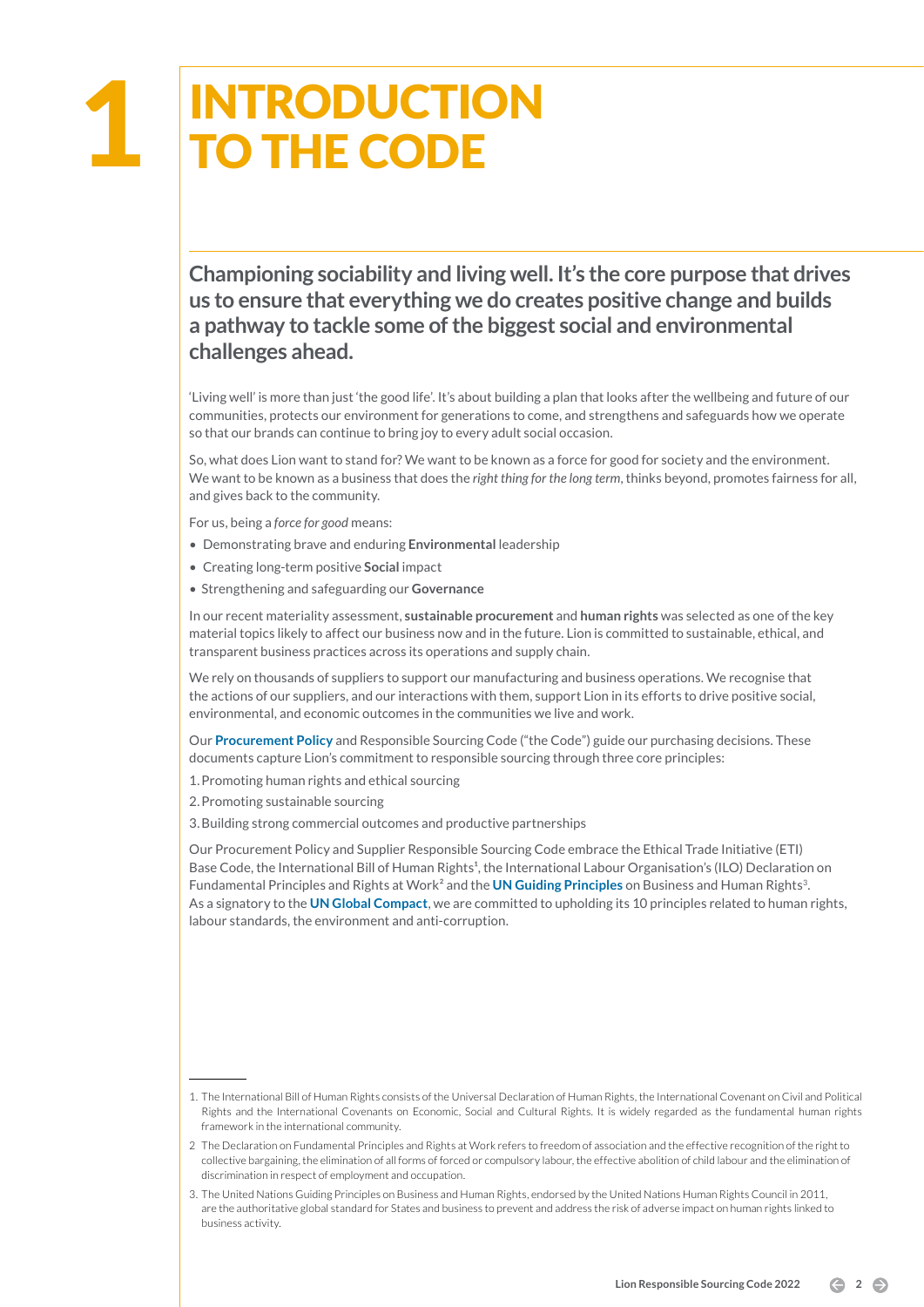**Lion seeks to conduct business with organisations which share our core values and help support our commitments to operate in an ethical, social, and environmentally responsible manner.**

The Code's purpose is to:

- support suppliers to identify, mitigate and manage their sustainability (including environmental, social human rights, modern slavery, and governance) risks; and
- set expectations of our suppliers and their subsequent suppliers in providing goods and services to Lion.

The size and complex nature of our supply chain makes it impractical for us to directly monitor compliance of every supplier in our extended supply chain. Consequently, we require our direct suppliers to ensure that the standards outlined in this Code are upheld within their supply chains to ensure human rights and ESG (Environment, Social & Governance) risks are mitigated.

Our aim is to continually increase the transparency of our upstream value chain and give our customers confidence that their trusted brands are being sourced responsibly and from sustainable sources.



## **SCOPE**

**The Requirements set out in section 4 of this Code apply to all first-tier suppliers who supply to Lion Group (including brokers, agents and co-manufacturers) and their suppliers in all geographic locations unless otherwise specified.** 

First tier suppliers are those with a direct supply relationship, contract, or purchase orders with a member of the Lion Group.

Additional material specific requirements may apply to the suppliers of materials detailed in Section 4.5. This list is not exhaustive and may be updated from time to time.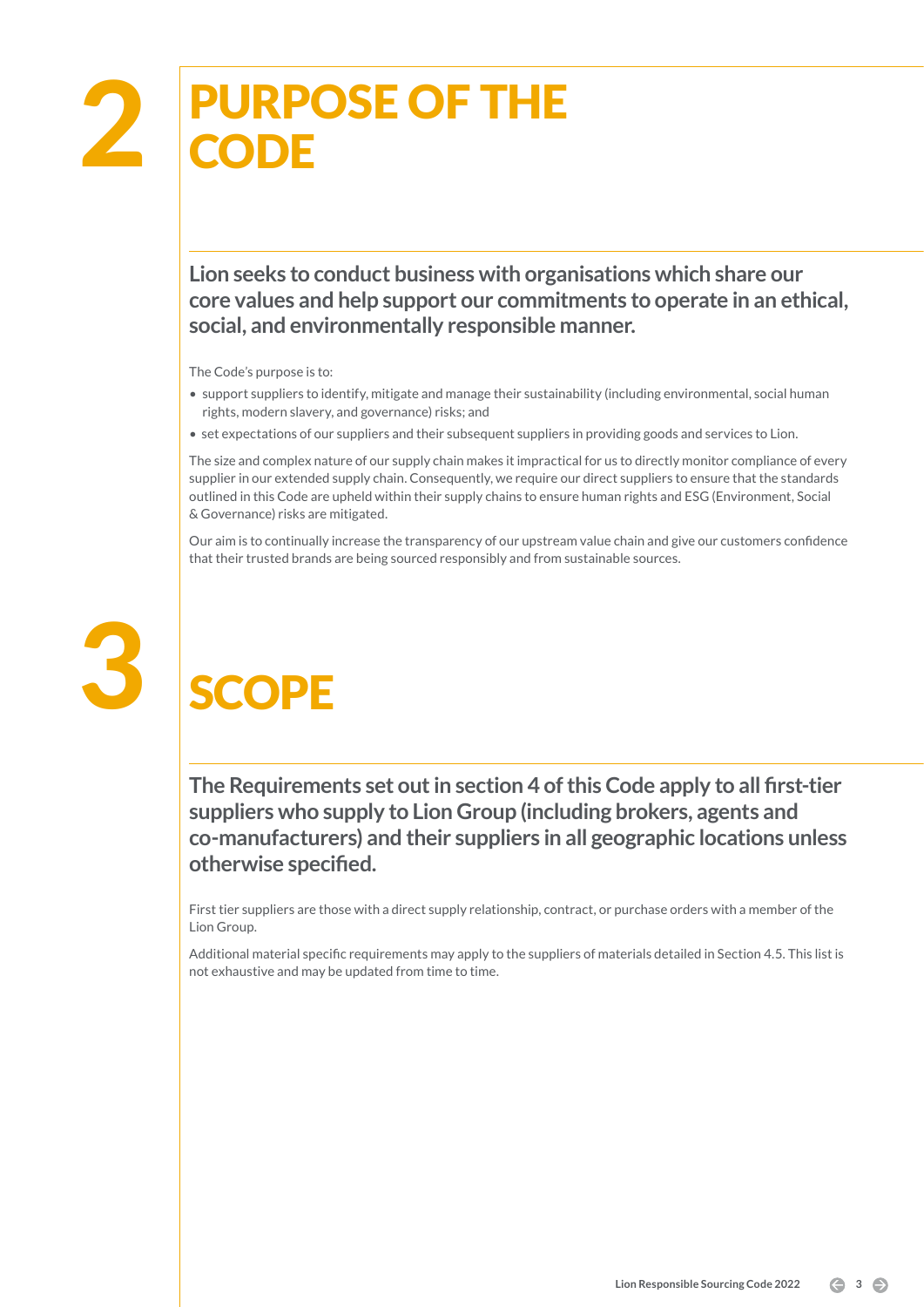## **REQUIREMENTS**

#### **As part of Lion's standard purchasing terms, suppliers are required to comply to the standards set by this Code.**

Without limiting the contractual rights available to Lion, should suppliers consistently fail to live up to these standards and be unwilling to institute appropriate and reasonable improvements, Lion will take actions available to it, which may involve terminating contracts and ceasing to trade.

Reporting related to the supplier implementation or performance against the Code may be requested on reasonable notice.

#### **4.1 Legal & Contract Compliance & Risk Management**

Suppliers must comply with all applicable local laws as their first obligation. Where local laws and regulations conflict with or set a different standard of protection to the international standards, such as applicable ILO or United Nations Conventions, our business partners shall abide by the principles that provide the highest protection to the workers and environment.

Suppliers must identify, mitigate and manage their risks, vulnerabilities and compliance obligations, including risks that the supplier's actions may pose to people and the environment.

#### **4.2 Business Integrity**

Suppliers must establish their own internal processes and policies setting out appropriate standards of business integrity including but not limited to policies in relation to anti-bribery and corruption, conflicts of interest, respect and conduct and privacy.

#### **4.3 Human Rights & Labour Relations**

4.3.1 Suppliers must respect all internationally recognised human rights through their operations and business relationships, including their supply chain, and address any adverse human rights impacts.

Suppliers must ensure they have policies and/or processes in place to identify, mitigate and address any form of modern slavery within their operations and supply chain, including human trafficking, slavery, servitude, forced labour, bonded labour, deceptive recruitment, forced marriage and the worst forms of child labour.

Lion considers the **[ETI Base Code](https://www.ethicaltrade.org/eti-base-code)** as the reference standard for labour standards to keep workers safe and free from exploitation. Our expectation is that our suppliers adopt the same. The provisions of the Base Code constitute minimum, not maximum standards. Where the law and the Base Code address the same subject, companies are expected to apply the provisions that affords the greater protection to workers.

#### 4.3.2 Additional requirements for overseas workers in Australia and New Zealand

In addition to the human rights and labour standards under sections 4.3.1, the following standards apply to Suppliers operating within Australia and/or New Zealand.

All people working in Australia or New Zealand are entitled to basic rights and protections in the workplace. This includes overseas workers, which refers to workers who are not Australian or New Zealand citizens or permanent residents, and may include 'backpackers', seasonal workers, or international students.

In order to work in Australia or New Zealand, they must have a current visa with the right to work in that country. It is a criminal offence to hire or refer illegal workers. Fines apply to employers, labour hire companies, employment agencies and anyone who allows illegal workers to work or refers them for work. Suppliers are responsible for ensuring the workers engaged to provide goods and services to Lion are legally allowed to work in the country they are employed regardless of whether the workers are employed directly by the Supplier or through a labour hire intermediary.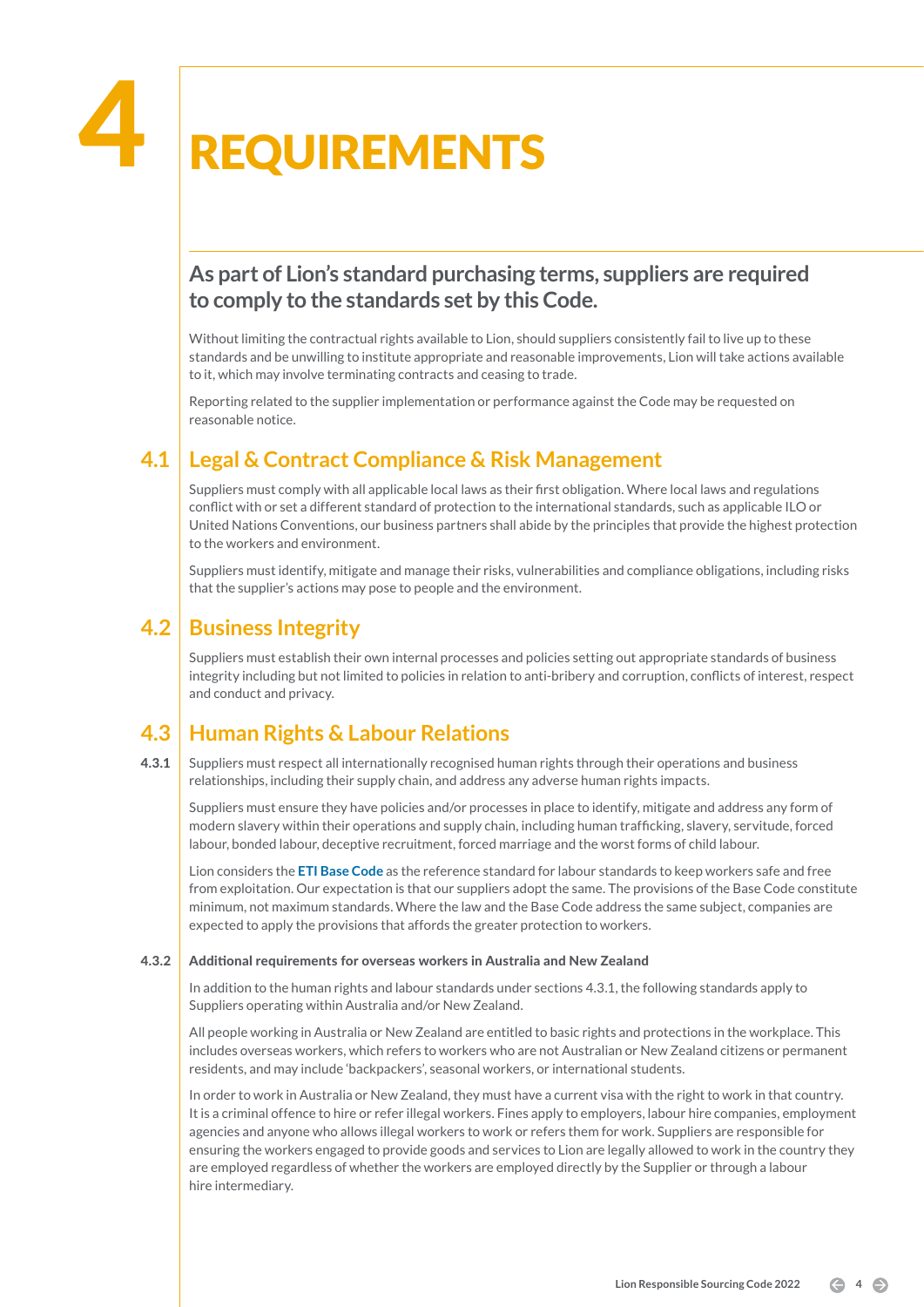## **4 REQUIREMENTS**<br>Continued continued

#### 4.3.2 Additional requirements for overseas workers in Australia and New Zealand continued

Suppliers must validate the legal right to work in the country of employment for workers on their facilities or providing a service to Lion at Lion's sites. In Australia, Suppliers can verify legal right to work using the free service **[Visa Entitlement Verification Online \(VEVO\)](https://www.homeaffairs.gov.au/busi/visas-and-migration/visa-entitlement-verification-online-(vevo))**. In New Zealand, Suppliers can use the **[VisaView](https://www.immigration.govt.nz/about-us/our-online-systems/visaview/)** check.

Employment conditions of all workers (including overseas workers) must meet or exceed the minimum employments rights set out by the relevant authorities:

#### • **[Fair Work Australia](http://www.fairwork.gov.au)**

#### • **[Employment New Zealand](http://www.employment.govt.nz/)**

All overseas workers must receive an induction before starting work, in a language they understand or with an interpreter present. The induction as a minimum must include an explanation of workers' basic rights, safety at work.

All overseas workers engaged to work in Australia must be provided a copy of the Fair Work Information Statement and 'My employment checklist' available from **[www.fairwork.gov.au](http://www.fairwork.gov.au)** in a language they understand.

All overseas workers engaged to work in New Zealand must be provided a copy of Employment New Zealand's the **[Minimum Employment Rights and Responsibilities](https://www.employment.govt.nz/assets/Uploads/tools-and-resources/publications/minimum-employment-rights-responsibilities.pdf)** in a language they understand.

Suppliers who engage overseas workers either employed directly or through a third party labour hire company must:

- have documented management systems and processes in place for monitoring compliance with workplace laws with respect to overseas workers, including, without limitation, the minimum rights and conditions at work outlined above; and
- implement processes to enable adequate oversight of any labour hire companies, contractors or sub-contractors they use with regards to compliance with workplace laws, correct rates of pay, hours of work and the minimum rights and conditions at work.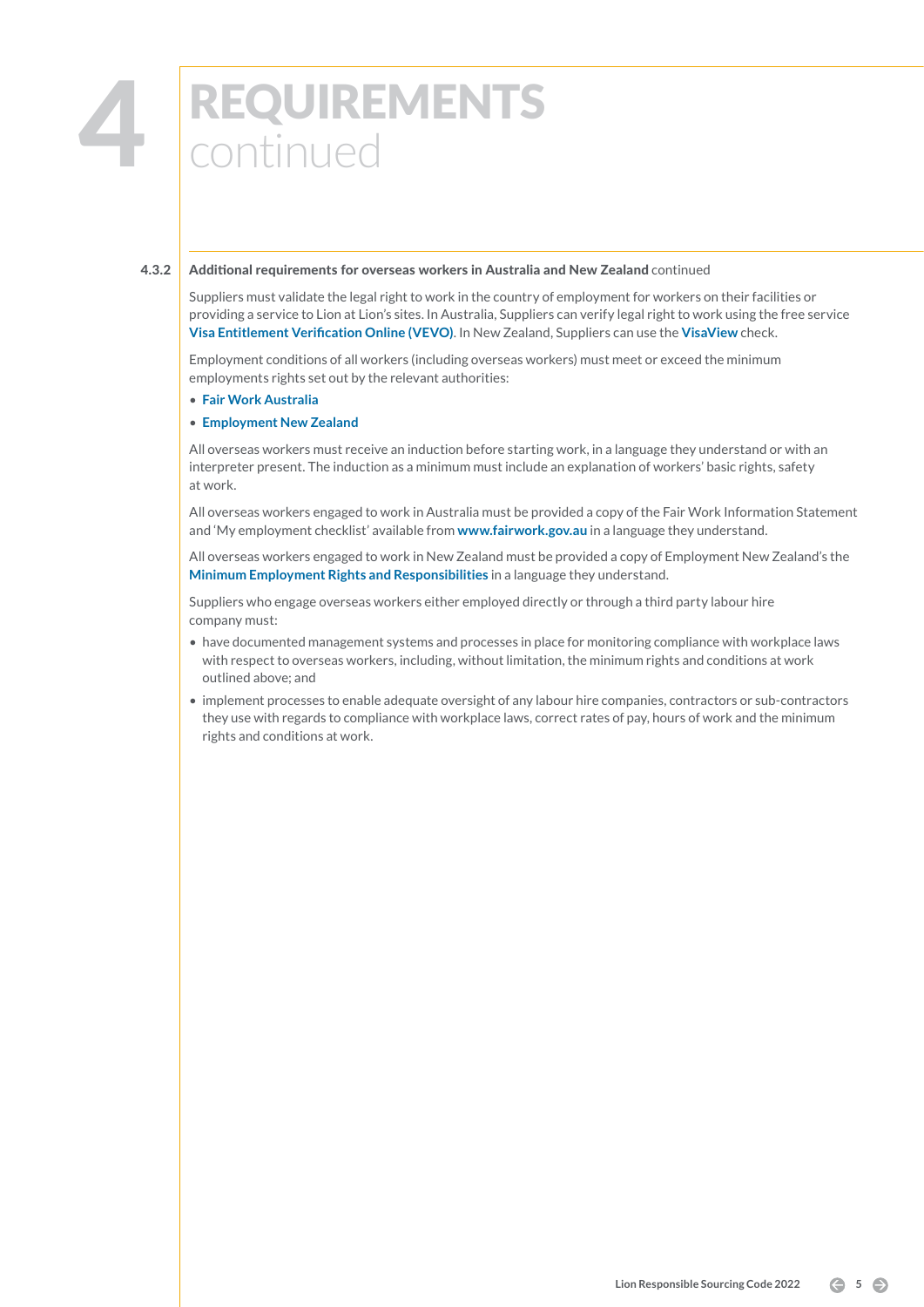## **4 REQUIREMENTS**<br>Continued continued

#### **4.4 Protection of the Environment**

| 4.4.1 | <b>Environmental</b><br><b>Permits</b>           | The Supplier shall obtain and ensure currency of all relevant environmental permits for its<br>operations and facilities as required by national and local laws.                                                    |
|-------|--------------------------------------------------|---------------------------------------------------------------------------------------------------------------------------------------------------------------------------------------------------------------------|
|       |                                                  | The Supplier shall comply with the requirements of all its environmental permits and<br>national and local environmental laws and regulations.                                                                      |
| 4.4.2 | <b>Environmental</b><br><b>Management System</b> | The Supplier shall develop, document and implement an effective environmental<br>management system based on ISO 14001:2015 or a similar internationally recognised<br>standard for its facilities that supply Lion. |
|       |                                                  | The environmental management system must identify and document key environmental<br>impacts and implement controls to eliminate or minimise impact on the environment, as a<br>minimum, with respect to:            |
|       |                                                  | • waste reduction, reuse, recycling and disposal;                                                                                                                                                                   |
|       |                                                  | • hazardous chemicals storage and management;                                                                                                                                                                       |
|       |                                                  | • air and water emissions;                                                                                                                                                                                          |
|       |                                                  | • energy use and carbon emissions; and                                                                                                                                                                              |
|       |                                                  | • water use and wastewater discharge.                                                                                                                                                                               |
|       |                                                  |                                                                                                                                                                                                                     |

#### **4.5 Material Specific Requirements for Responsible Sourcing**

| <b>Agricultural</b><br><b>Commodities</b> | As a minimum, all suppliers of agricultural commodities must demonstrate that they have<br>processes to monitor, identify, remedy and report any use of forced labour and child labour.                                                                                                                                                                                                                                                             |
|-------------------------------------------|-----------------------------------------------------------------------------------------------------------------------------------------------------------------------------------------------------------------------------------------------------------------------------------------------------------------------------------------------------------------------------------------------------------------------------------------------------|
|                                           | Lion reserves the right to request independent audits of suppliers' processes.                                                                                                                                                                                                                                                                                                                                                                      |
| <b>Animal Welfare</b>                     | Lion places significant importance on the welfare of the animals. Lion will only source animal<br>products from farms that have implemented animal welfare standards and comply with<br>relevant federal and state animal welfare legislation.                                                                                                                                                                                                      |
| <b>Sugar</b>                              | All cane sugar supplied to Lion must be Bonsucro certified or Smartcane Best Practice<br>accredited, inclusive of all modules of the Smartcane Best Management Practice program.<br>Lion may accept alternative certification schemes, if deemed equivalent, at its discretion.                                                                                                                                                                     |
| <b>Coffee</b>                             | All coffee product suppliers including brokers must provide evidence of sustainable coffee<br>production including complete transparency of the upstream value chain from farm to<br>Lion. If a supplier does not have its own supply chain traceability program, Lion may accept<br>Fairtrade or Rainforest Alliance (including UTZ) certification.<br>Lion may accept alternative certification schemes, if deemed equivalent, at its discretion. |
|                                           |                                                                                                                                                                                                                                                                                                                                                                                                                                                     |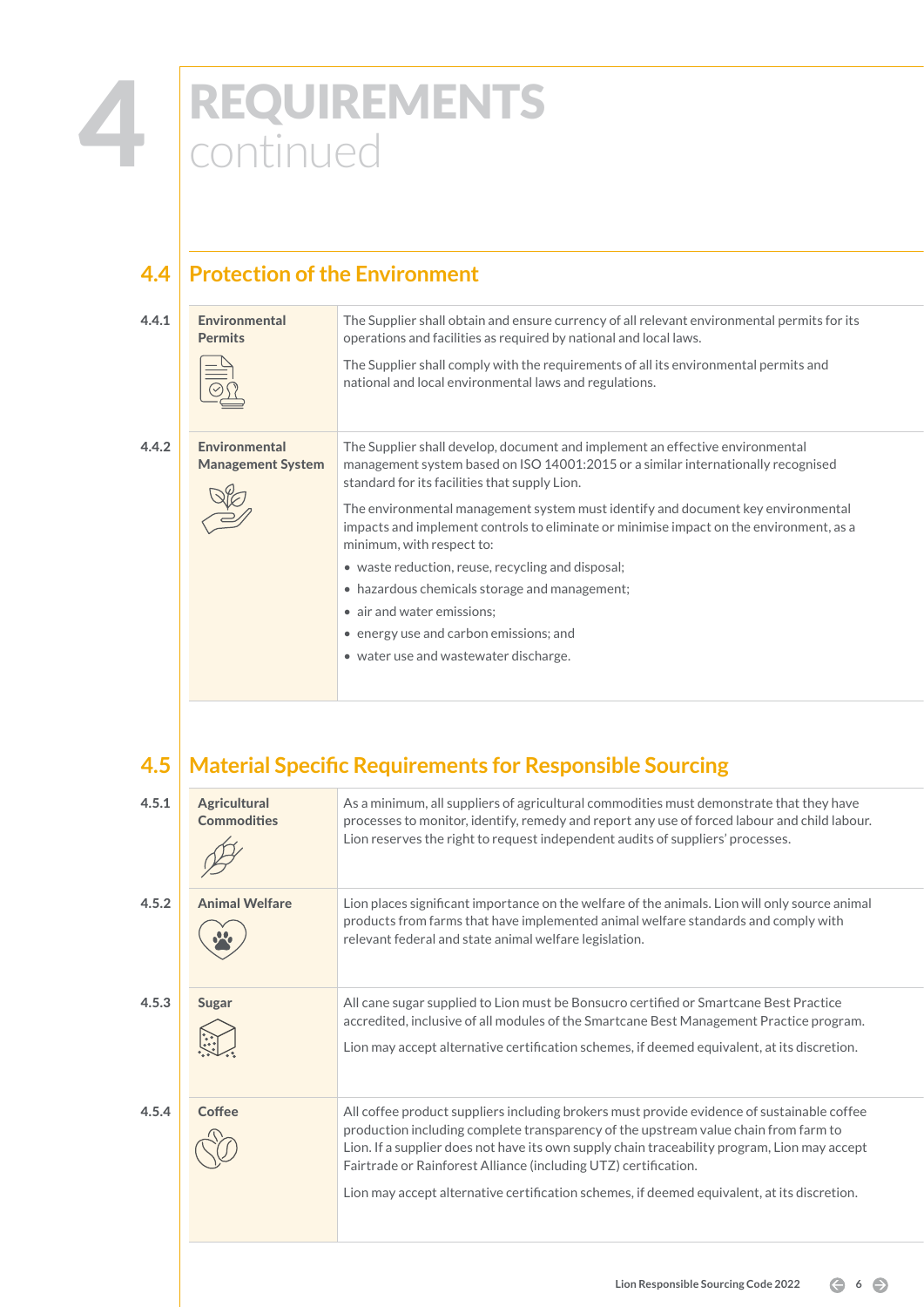### REQUIREMENTS continued 4

#### **4.5 Material Specific Requirements for Responsible Sourcing** continued

4.5.5 **Packaging Lion is adopting the principles of a circular economy, reducing waste and reliance on natural** resources, improving packaging design and reducing costs. This means designing products and processes so that resources can be used in a 'closed loop' system to reduce demand on natural resources. Any primary packaging with recycled content must meet food safety requirements and not adversely impact packaging functionality and shelf-life. All packaging must be recyclable as defined by the PREP tool https://prep.org.au/main/ content/home All packaging must either have at least 50% post-consumer recycled content (defined by ISO 14021) or provide a time bound plan to achieve at least 50% postconsumer recycled content within the term of the supply contract. Virgin content in paper and board must be certified under the Forest Stewardship Council (FSC) certification or Programme for Endorsement of Forest Certification (PEFC). 4.5.6 Carbon Intensive Lion has set a target of achieving a net zero carbon emission value chain by 2050. Supplied Materials Verified Lifecycle Analysis or Product Carbon Footprints may be requested for materials or or Services services that contribute materially to Lion's value chain footprint. ʻco<sub>ʻ</sub>

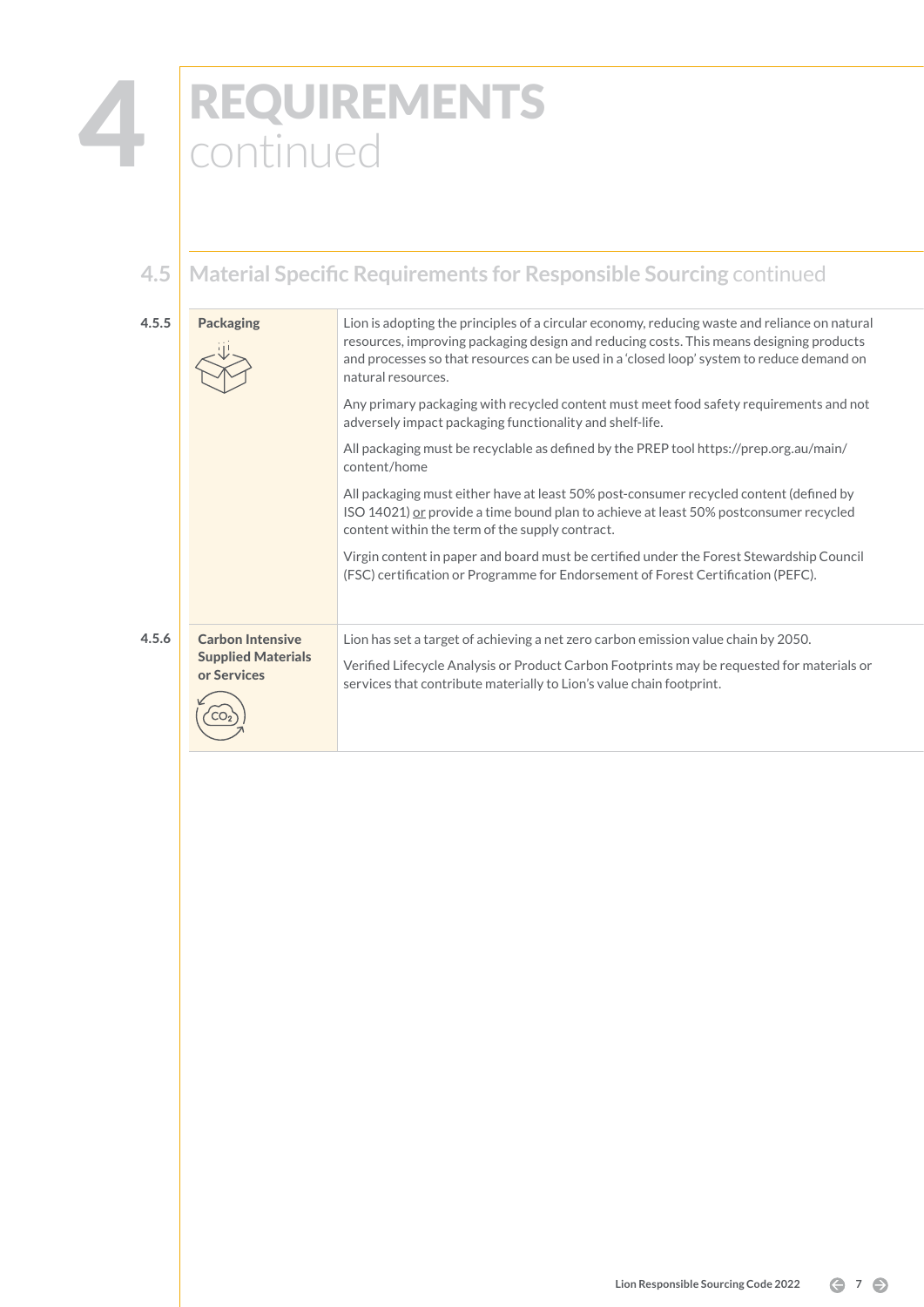## **IMPLEMENTATION<br>OF CODE**

**Our Responsible Sourcing program embeds important risk management principles to ensure our supplier relationships and their subsequent supplier relationships mitigate environmental, social and governance (ESG) risks in our supply chain, including salient issues such as climate change, human rights, and modern slavery.** 

#### **5.1 Risk Assessment**

Lion takes a risk-based approach to manage our suppliers within our Responsible Sourcing program. The risk assessment considers several factors including geographical risk, category or commodity risk, the nature of Lion's commercial relationship and potential brand exposure. The resulting segmentation informs how we manage and monitor compliance with the program. It allows us to focus our resources where there is a greater risk of labour or human rights violations.

#### **5.2 Ongoing monitoring and verification**

Suppliers with a higher risk profile will be required to complete a Sedex self-assessment questionnaire (SAQ) for all their sites that supply product or service to Lion. Brokers and agents must ensure their suppliers complete the Sedex SAQ for all facilities that Lion is supplied from.

Lion may also choose to use independent audits to verify suppliers' compliance with this Code. The audits we accept are based on the conventions of the International Labour Organisation and the **[Ethical Trading Initiative](https://www.ethicaltrade.org/sites/default/files/shared_resources/ETI%20Base%20Code%20%28English%29_0.pdf)  [Base Code](https://www.ethicaltrade.org/sites/default/files/shared_resources/ETI%20Base%20Code%20%28English%29_0.pdf)**. Independent audits must be conducted by an **[APSCA](https://www.theapsca.org/)** or **[BSCI-amfori](https://www.amfori.org/content/amfori-bsci)** enrolled or certified auditor. Suppliers must use all reasonable endeavours to assist Lion in conducting such an audit, including, without limitation, allowing site access to Lion's representatives and supplying all relevant requested evidence of certifications and compliance.

For materials where Lion requires specific certification(s), suppliers are required to provide evidence of the relevant certification(s).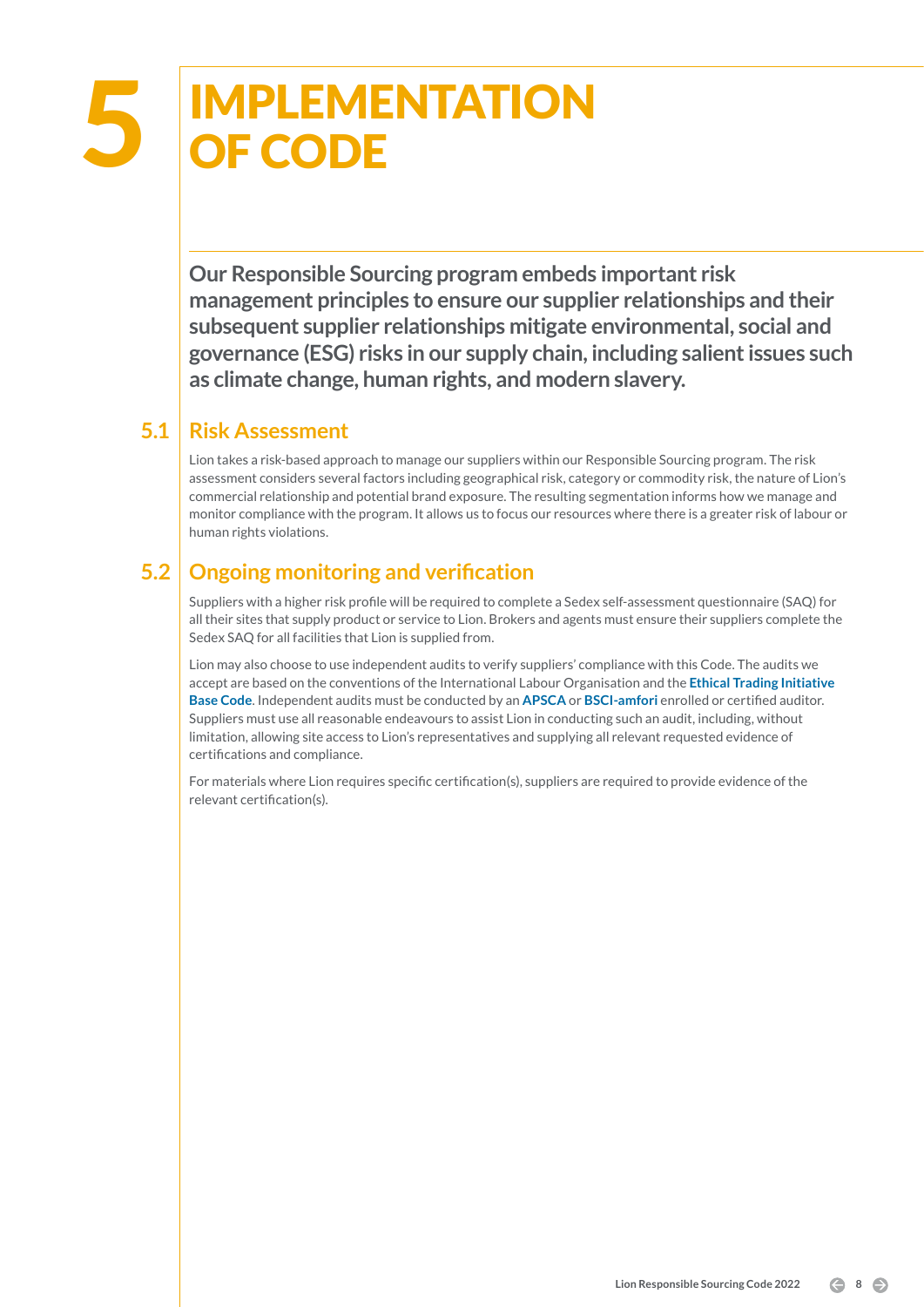#### **Further Information & Reporting Breaches**

If you have any questions regarding this code including compliance issues, please contact **[Procurement@lionco.com](mailto:Procurement@lionco.com)** or speak to your nominated Lion representative.

If you are unsatisfied with the response or would like to anonymously report breaches please consider using drawtheline, Lion's whistleblower hotline. drawtheline is a confidential service, offered by Deloitte, for Lion team members and related parties including suppliers to raise concerns of suspected or actual misconduct in the workplace. Examples include fraud, theft, harassment, modern slavery issues or any other unethical behaviour. For further information including contact details for making a disclosure, and the protections available to eligible whistleblowers, please refer to **[Lion's whistleblower policy](https://lionco.com/1-09-whistleblower-policy/)**.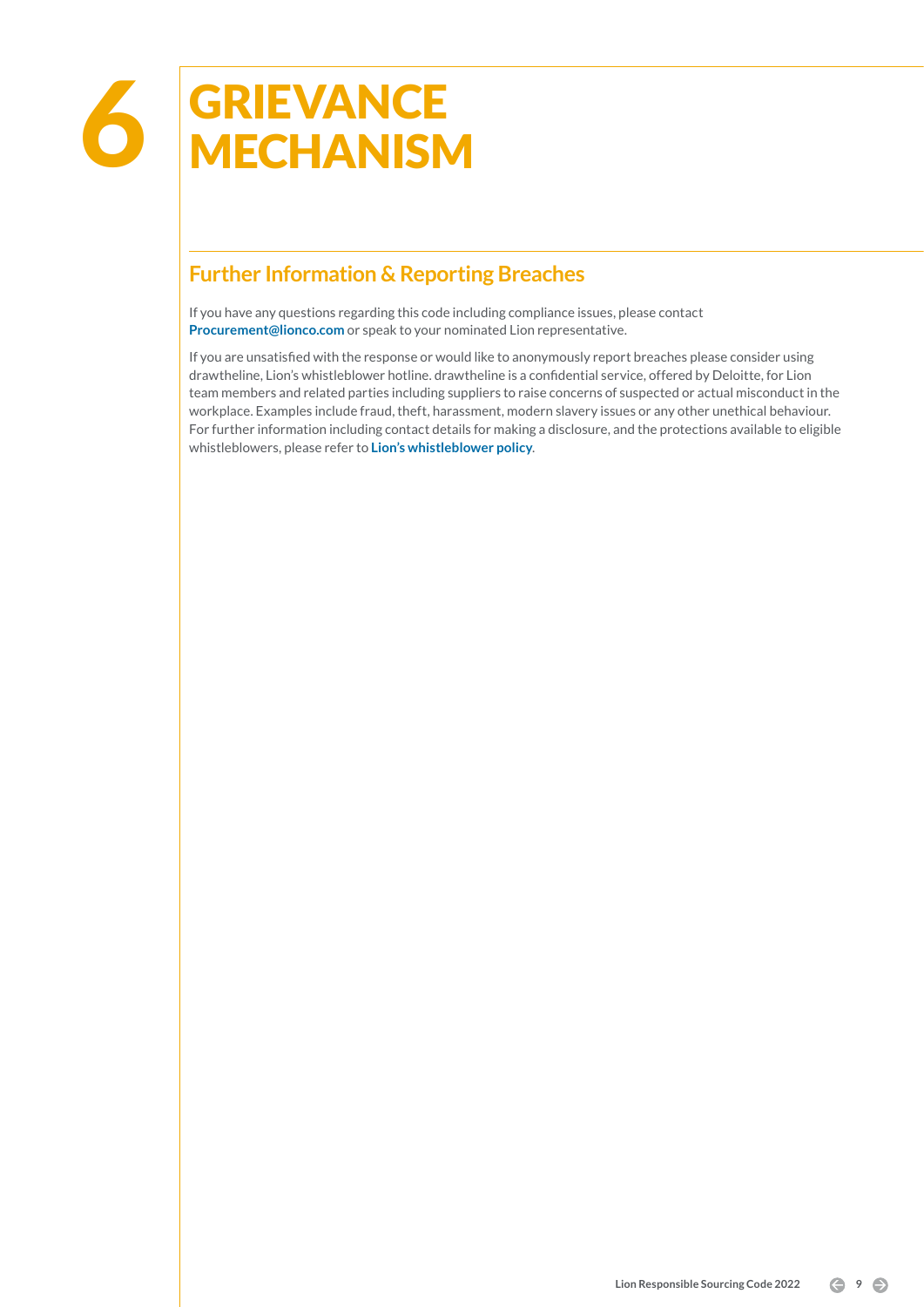## 7 GLOSSARY

#### **Glossary of terms and definitions**

| <b>TERM</b>                                                            | <b>DEFINITION</b>                                                                                                                                                                                                                                                                                                                                                                                                                                                                     |
|------------------------------------------------------------------------|---------------------------------------------------------------------------------------------------------------------------------------------------------------------------------------------------------------------------------------------------------------------------------------------------------------------------------------------------------------------------------------------------------------------------------------------------------------------------------------|
| <b>Lion or Lion Group</b>                                              | Lion Pty Ltd and its related bodies corporate (as defined in the Corporations Act 2001<br>$(Cth)$ ).                                                                                                                                                                                                                                                                                                                                                                                  |
| <b>UN Global Compact</b>                                               | The UN Global Compact (UNGC) is a voluntary initiative based on CEO commitments<br>universal sustainability principles and align strategies and operations with universal<br>principles of human rights, labour, environment and anti-corruption.                                                                                                                                                                                                                                     |
| <b>UN Guiding principles</b><br>on Business and<br><b>Human Rights</b> | The UN Guiding principles on Business and Human Rights are a set of guidelines for<br>States and companies to prevent, address and remedy human rights abuses committed in<br>business operations. The guidelines were endorsed by the UN Human Rights Council in<br>June 2011.                                                                                                                                                                                                       |
| <b>First tier supplier</b>                                             | First tier suppliers are those with a direct contractual relationship with a member of the<br>Lion Group                                                                                                                                                                                                                                                                                                                                                                              |
| <b>Sedex</b>                                                           | The Supplier Ethical Data Exchange (Sedex) is an online data sharing platform enabling<br>buyers, suppliers and auditors to store, share and report on social, ethical and<br>environmental policies, practices and performance.                                                                                                                                                                                                                                                      |
| <b>SAQ</b>                                                             | Self-assessment questionnaire. Sedex has a set of questions tailored to industry sectors<br>that suppliers complete and share with their customers to enable customers to assess<br>suppliers based on their self-assessment.                                                                                                                                                                                                                                                         |
| <b>APSCA</b> accredited                                                | Auditing companies accredited by the Association of Professional Social Compliance<br>Auditors                                                                                                                                                                                                                                                                                                                                                                                        |
| <b>BSCI</b> authorised                                                 | Audit companies authorized by the Business Social Compliance Initiative (BSCI) to conduct<br><b>BSCI</b> audits.                                                                                                                                                                                                                                                                                                                                                                      |
| <b>Forced labour</b>                                                   | Forced labour refers to any form of indentured servitude such as the use of physical<br>punishment, confinement, threats of violence as a method of discipline or control such as<br>retaining employees' identification, passports, work permits or deposits as a condition<br>of employment. Where the Supplier is using migrant or prison labourers under a legal<br>framework, Lion Pty Ltd must be made aware to review appropriate documentation<br>maintained by the Supplier. |
| <b>ILO</b>                                                             | The International Labour Organisation (ILO) is a United Nations agency dealing with<br>labour issues, setting international labour standards, developing policies programs to<br>promote decent work opportunities for all. The ILO has 187 member states (including<br>Australia and New Zealand).                                                                                                                                                                                   |
| <b>Child labour</b>                                                    | Child labour refers to work that:<br>• is mentally, physically, or morally harmful to children;<br>• can negatively affect their mental, physical, or social development, and<br>• interferes with their schooling:<br>- by depriving them of the opportunity to attend school;<br>- by obliging them to leave school prematurely; or<br>- by requiring them to attempt to combine school attendance with excessively long<br>and heavy work.                                         |
| <b>Environmental</b><br><b>Management System</b>                       | An Environmental Management System (EMS) is a set of processes and practices that<br>enable an organisation to reduce its environmental impacts and increase its operating<br>efficiency. An effective EMS should be based on 'Plan-Do-Act-Check' cycle and should<br>include the organisational structure, planning and resources for developing, implementing<br>and monitoring objectives for the protection of the environment.                                                   |